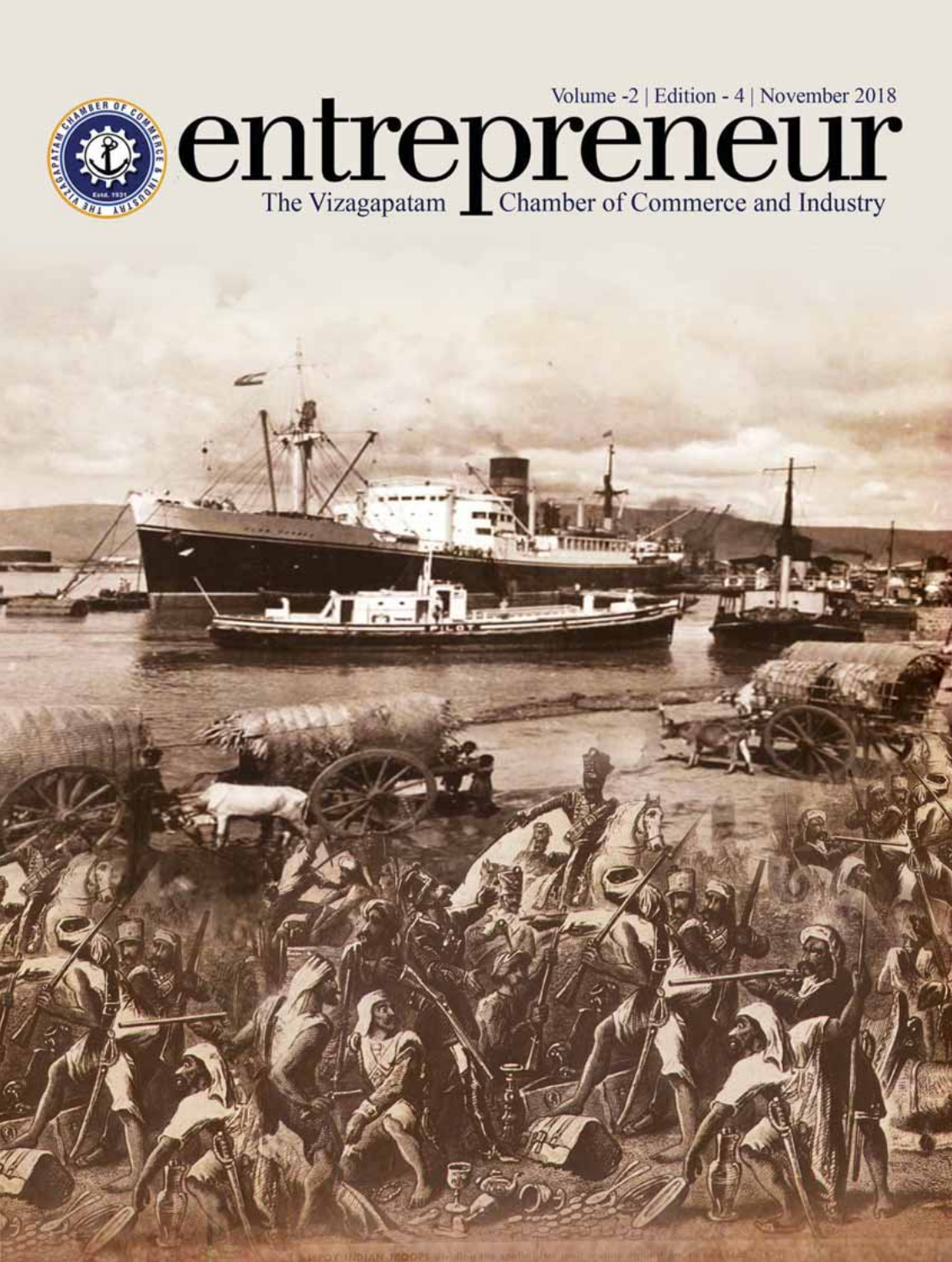

The Executive Committee takes this opportunity to extend festive greetings to you and your loved ones !!

I welcome you with a quote from renowned businessman Jack Welch "Good business leaders create a vision, articulate the vision, passionately own the

vision and relentlessly drive it to completion" Our role as a Chamber is to address the concerns of industry and trade in the most effective manner.

I particularly express my happiness to note the enthusiasm and the new thoughts and efforts being put up by our Executive Committee to come up with programmes and initiatives of significance in the interest of business and industry.

The Chamber has commenced this year on a firm footing beginning with a seminar on GST. The Goods and Service Tax (GST) which works on "One Nation - OneTax" principle celebrated its first anniversay on July 1, 2018. Several inconsistencies still exist and enterprises face the challenge of frequent change in rules and penalties for late filing of returns etc.. We, therefore, propose to conduct one more seminar on GST shortly on the request from many of our members.

We also conducted a seminar on Intellectual Property rights in association of with PHD Chamber of Commerce, New Delhi. In association with Business Standard Smart Business we conducted a seminar on "Opportunities and Challenges for MSME's". The Workshop conducted on Roof Top Solar Energy for the benefit of members and civic society was well received and appreciated by all the participants.

The Women's Wing is going strong with many activities and the proposed Youth Wing for nurturing our young talent will be started soon.

The Chambers Website is in place and you are encouraged to visit the site to know more of our activities. Our EC member Mr.Ravi Godey deserves all appreciation for his untiring efforts. We are working on a number of programmes focused on creating value for our members.

ON BEHALF OF TEAM VCCI

**D.V. Raju**

#### **PRESIDENT MESSAGE SECRETARY MESSAGE**

A number of relevant programmes were organised by the Chamber during the period July - October 2018 for the benefit of the members and they have all been well appreciated.

Philanthropist and Business Magnate, Henry Ford said: "coming together is a beginning, keeping



together is progress, working together is success" Keeping in sync with this spirit, to enhance trade and economic relations with other organisations, VCCI signed an MOU with PHD Chamber of commerce, New Delhi for organising workshops and seminars on important subjects concerning industry and trade.

I commend the present committee for encouraging women entrepreneurs in all their endeavours. The success of young entrepreneurs will be the key to India's transformation in the new millenium and therefore we propose to start a VCCI Youth Wing shortly.

I encourage all members to visit our redesigned Website as frequently as possible and give your valuable suggestions for further improvement.

Going forward at every step, we need your guidance, support and goodwill.

With best regards, **G. Veeramohan**

#### *"* INDEX

| President & Secretary Message  2     |
|--------------------------------------|
|                                      |
|                                      |
|                                      |
|                                      |
| Green Field Airport at Bhogapuram  8 |
|                                      |
| Once upon a time in Vizagapatam      |
| Sepoy Mutiny 1780  10-11             |

*"*

Editor : **Mr. Ravi Godey** Editorial Team : **Mrs. Sandhya Godey Ms. Ramani Gandhavarapu**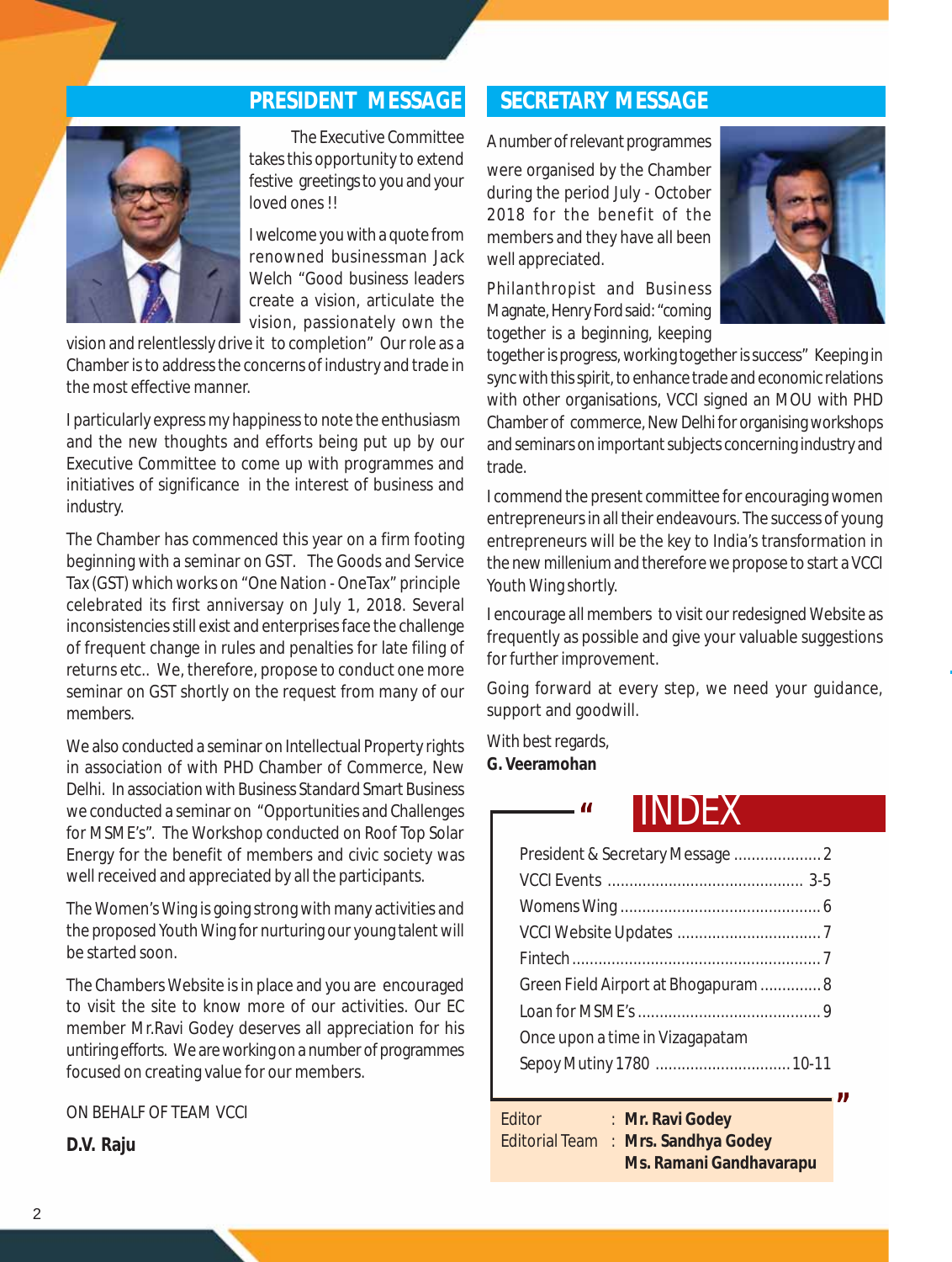### VCCI EVENTS

#### **BIOTECH START UP OPPORTUNITIES** 11 JULY 2018

Association of Lady Entrepreneurs of India (**ALEAP**) in association with **VCCI** organised a Programme on **"Biotech Start up Opportunities for Aspiring Global Women Entrepreneurs"** to spread awareness on start-up Opportunities in biotechnology and biotech enabled services,. The main objectives of modern bio



Addressing startup opportunities for women entrepreneurs



technology are - Heal the world, Fuel the world and Feed the world.

Inaugurating the program

Sri Ganta Srinivasa Rao garu, Hon'ble Minister, Human Resource Development, Govt. of AP inaugurated the program.

Speakers in the programme included are *Smt. Deepanwita Chattopadhyay*, *Ms.Sharada Rao*, *Ms.Sowjanya Madala, Dr.Hima Bindu and Dr. Mandar Kulkarni*, who discussed interests, capabilities, opportunities and challenges of



Addresing Challenges of Bio Enterprises

bio enterprises in the domains of agri and food biotech, industrial biotech, medical technology and biopharma. They also showcased success stories of women bio entrepreneurs.

The Vizagapatam Chamber of Commerce & Industry organised a seminar on GST for the benefit of its Members, Traders, and Manufacturers. The Session was taken by *Mr. CA Anil Bezawada*, Partner in M/ s. Hiregange & Associates, GST Consultants who clarified and educated the members in matters of the complex system of GST.



Mr. DV Raju addressing benefits of GST



Attended participants

*Mr Anil addressed issues like " intricacies in definition of "supply" including deeming fictions, issues in reverse charge, cross charge, credits and reconciliations. These issues have potential impact on the closing of books of accounts, creation of provisions and preparation of financial statements for FY 2017- 2018.*

*"*

#### **SEMINAR ON GST** 25 JULY 2018

These topics will help the trade & industry to finalise their books of accounts in line with GST records and arrange their affairs in accordance with law for a hassle free way forward.

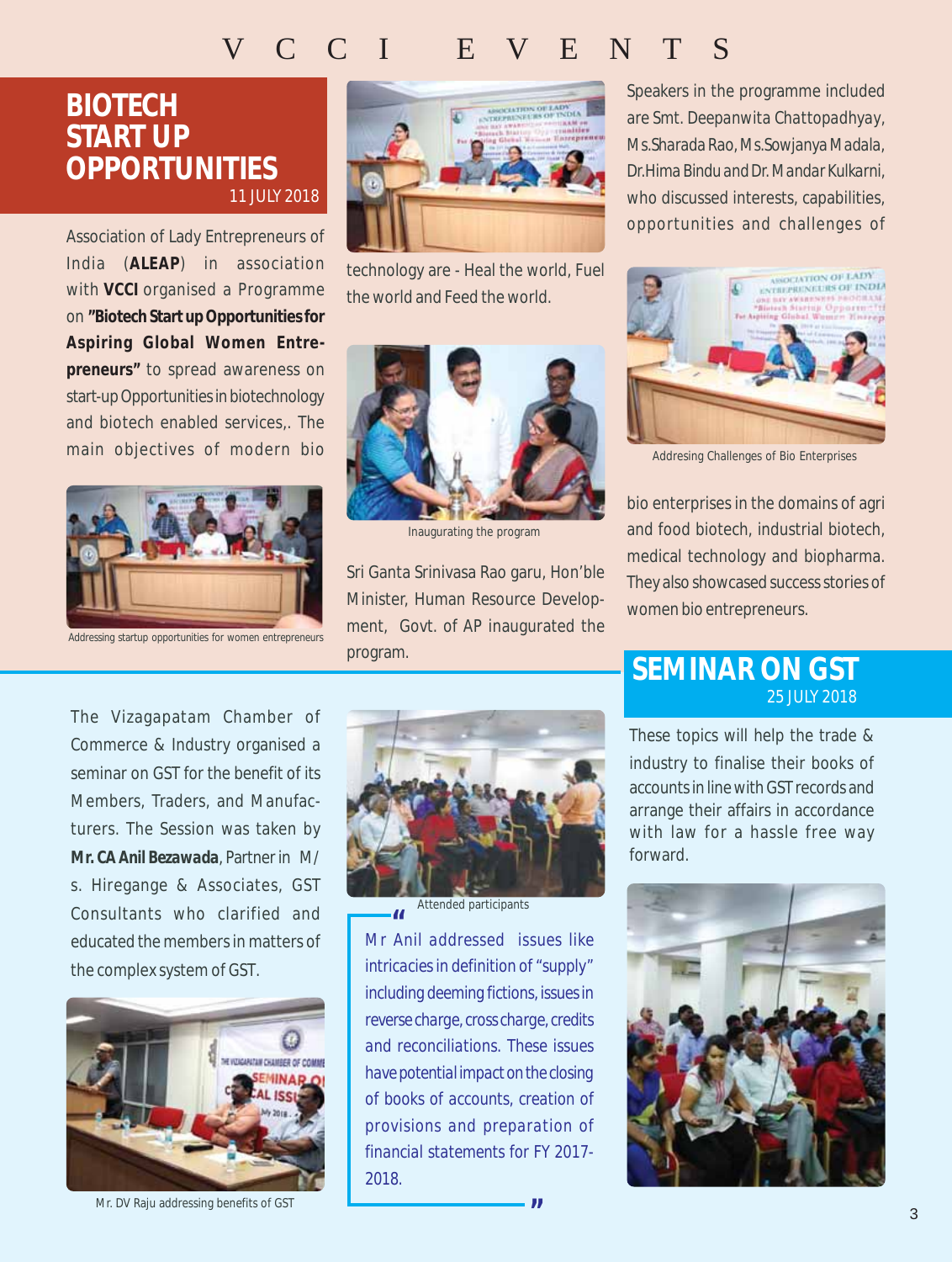#### **INTELLECTUAL PROPERTY RIGHTS** 31 AUGUST 2018

The Vizagapatam Chamber of Commerce and Industry in association with PHD Chamber of Commerce, New Delhi organised an awareness seminar among the **Intellectual property Rights for MSME**. Speakers included



*Mr. OGGU PRASAD RAO* **Deputy Controller of Patents & Designs "Creating awareness on Intellectual property Rights for MSME General of Patents, designs and Trademarks among the public and students from Engineering and Science backgrounds would help to stop duplication of products in the industries".**



*Mr. SANDEEP AGGARWAL,* **Director from Adastra IP, "People are quiet aware of the IPR aspects and about the new changes brought in the rules for easy implementation of IPR like how the rules have been made easier for Entrepreneur's and business people to exercise their IP rights, enforce their IP rights and register their IP Rights".**







*" Dr. MANDIRA ROY Director from Adastra IP,* **"IP Filing process from approaching an IP firm which coverers patent trade mark, design and also commercialization. once anyone has a patent trademark and design, they should be able get maximum monitory benefit from it".**

Participants attended the Intellectual Property Rights Awareness programme understood the basics of IPR. The Participants actively engaged in the program by interaction with the speakers and equally participated with active involvement during the questions and answers session which helped them to understand important aspects of the subject.

#### **OPPORTUNITIES & CHALLENGES FOR MSMEs** 20 SEPTEMBER 2018

Business Standard Smart Business, Mumbai in association with The Vizagapatam Chamber of Commerce & Industry is organised a seminar on **"Opportunities & Challenges for MSMEs"**. Speaker's included Sri.GVR Naidu, Asst Director MSME, Prof.Ms Jawed IIM, Sri Ramakrishna Narappareddy, Founder President of VASSIWA.





Welcome Remarks by Mr. Rolland Williams, VCCI EC Member Mr. GVR Naidu, Asst. Director MSME addressing opportunties in MSME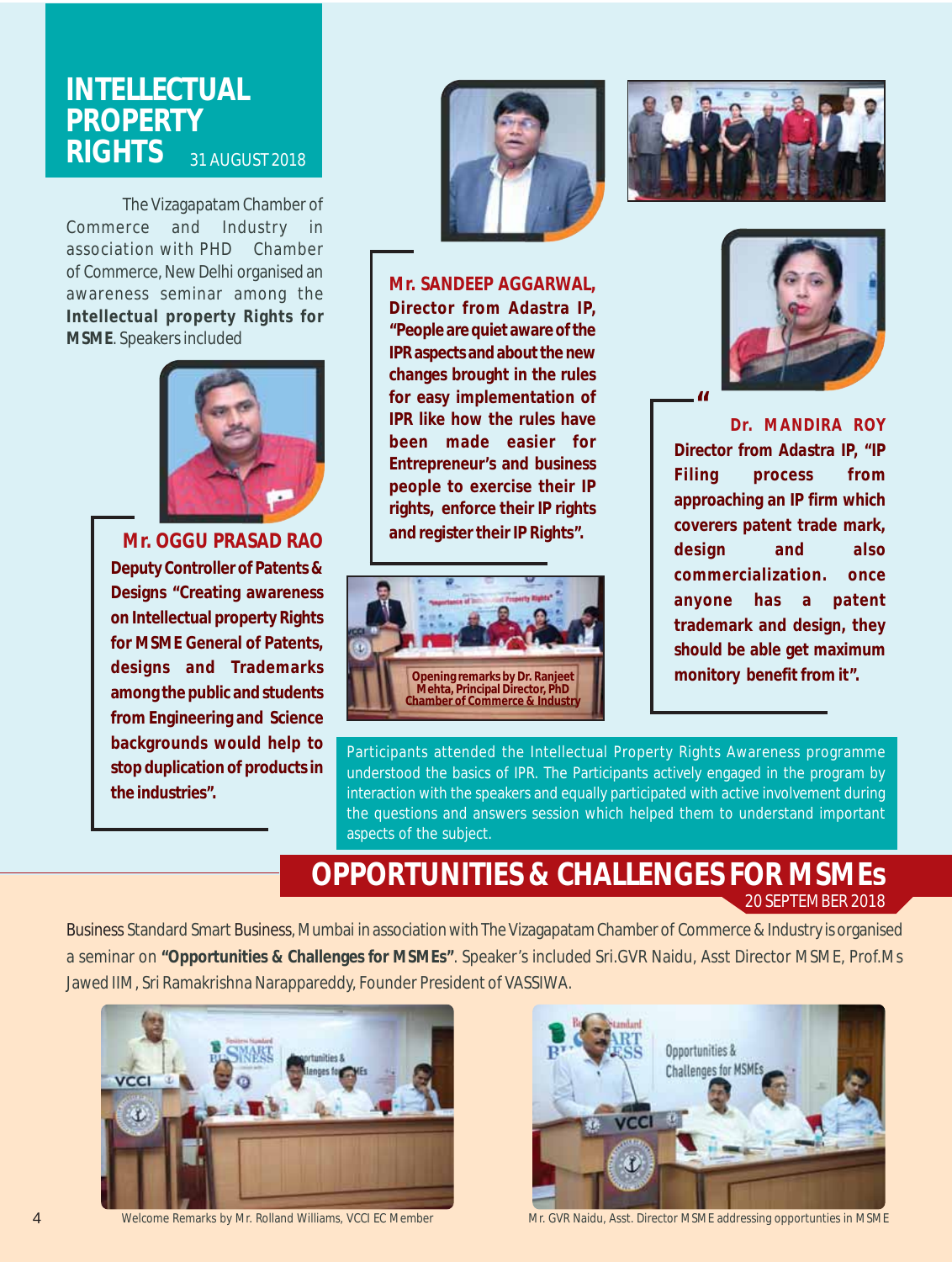*"* **The MSME sector is considered to be the backbone of any developing economy – especially for its above normal employment generation abilities and government should focus on facilitating the MSME sector to register on the national eprocurement portal. She also commented that it was high time the government fixed a cap on bank financing for the established**

**corporate houses and their pet projects. This would free up a considerable proportion of the Bank capital which would benefit the SME/MSME sector in a significant way. It was also high time that MSME starts investing in training their key professionals on various pivotal business aspects like accounting, finance, marketing, etc.**



**PROF. MS JAWED, IIM**

*"*

*"*



**RAMAKRISHNA NARAPPAREDDY Founder President of VASSIWA**

**Addressed some of the challenges for further development of SME's. He mentioned the following factors for the slow development of MSME enterprises :**

· *Out-dated Technology***- Many SME's still operate using old technologies and machineries limiting their growth. To overcome this, credit shall be extended to SME's on liberal terms to boost their growth.**

· *Lack of Skilled Labour***- Non-affordable rates is also an impediment for the growth of the SME's sector.**

· *Access To Credit & Government Policies***-Bank loan procedures which involve huge paperwork, collateral requirement for SME's.The banks should extend collateral free loans .**

· *Digital India* **- This move will benefit small businesses by enabling cashless transactions and e-commerce, especially for the firms in rural areas to gain government subsidies instantly.**



Rooftop Solar PV workshop was organised by the SM Renergy Pvt Ltd in association with The Vizagapatam Chamber of Commerce & Industry The session was held by Sri. Mr. Samay Mangalagiri Director of SM Renergy Pvt Ltd presented Solar

Latest Technology Advancements and Improvements.



Mr. D.V. Raju, VCCI President deliberating the message on usage of Solar Roof Top



Mr. Samay provided helpful information on the the solar technology and how the residential Solar works, the benefits of solar, motivation for going solar. The audience gauged a deeper understanding about its technology, viability and economics. This will also focus on its immense potential and avenues of adoption for a transition to a cleaner and more sustainable future.

The session went with leading keynote presentations of Solar Rooftop and Q&A session. More than 80 people participated in the workshop . They could listen to and interacted during the workshop and had a deeper understanding about its technology, viability and economics, and also get mentored. Overall the session was highly informative

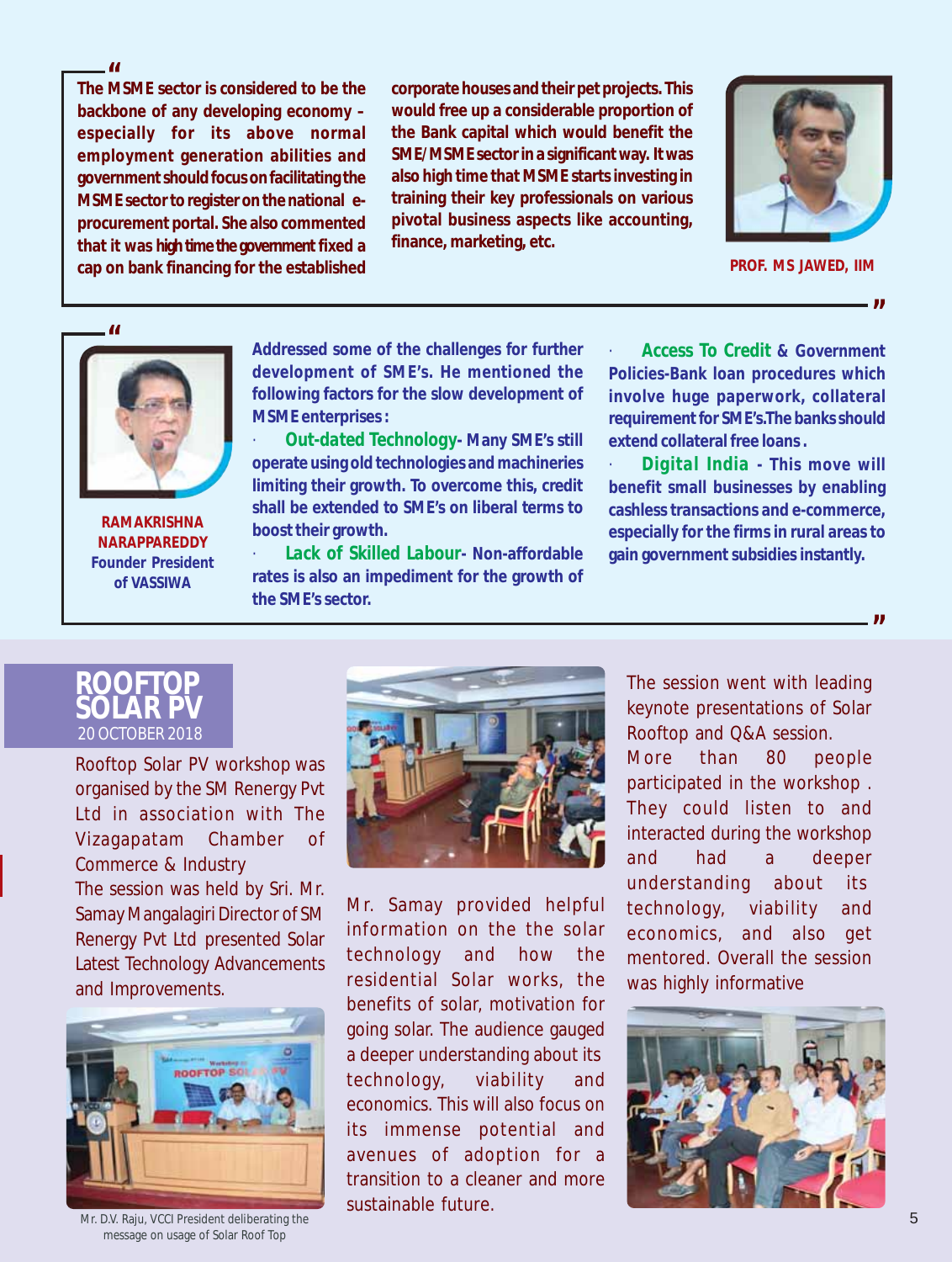#### **VCCI WOMEN'S WING**



The executive committee of the VCCI women's wing had its first change over on 4th Sep 2018 at the VCCI chambers. The charter team led by President Mrs Sonal Sarda, Vice President Mrs Jeeja Valsaraj, Secretary Mrs Sandhya Godey and Treasurer Mrs Sapna



Vice President Mr Kankatala Mallik, Secretary Mr Veer Mohan , IPP Mr Monish Row and members Mr Ravi Godey, Mr Anand Khara, Mr Ronald Williams and Mr Amit Agarwal congratulated the outgoing team and wishing the incoming

CHAMBER

**INDUSTRY** 

**NAM** 

**NEW TEAM CHANGE OVER**

Somani handed over the mantle to the incoming President Dr Rekha Dutt, Vice President Sapna Somani, Secretary Dr Hema Yadavalli and Treasurer Mrs Kavita Khara. Mrs. Sonal Sarda as IPP stayed on as part of the board for a seamless **transition** 

team for a good and fruitful term.

The new President Mrs Rekha unveiled her plan for the year with a presentation of details of the events she and her team planned to do in the next few months. The outgoing team was felicitated and presented gifts for work they did in setting a pace in the first year of the women's wings existence.

The Managing Committee of the VCCI was represented by

#### **WOMEN'S WING "SMART IDEAS FOR SUCCESS**



VCCI women's wings organized a two day event **"Smart Ideas for Success"** for aspiring entrepreneurs.

The First day workshop on **"Arts and Crafts"** provided guidance to start a new business for men and women of the city in the arts and crafts sector. Trainers and Speakers involved in this session were *Mr. Poosapati Parameswar Raju* and *Mr. Koeli Mukherjee Ghose* who were invited from CREA (International Centre for Arts and Crafts) Vizianagaram. *Mr. Sohan Hatangadi*, gave a presentation

on " Business concept , customer and beyond", which gave to-be entrepreneurs a exhaustive list of guidelines to follow while setting up a business enterprise.

The Second day was a workshop on **"Pet Welfare"** which addressed business potential in the pet Industry which is still untapped in Vizag. Speakers involved. Mr. Sudeep Sinha Founder & CEO & Ms.Priya Stephen , a woman

entrepreneur and professional in the pet industry expert from Bangalore They provided opinion and advice for pet start-ups, animal activists, rescuer and foster provider, pet grooming, pet food options and shared few



points about the practitioner of low stress handling of pets.

The audience was a heterogeneous mix comprising of pet lovers, pet Parents, aspiring entrepreneurs and students. The session was followed by a very productive interactive session.

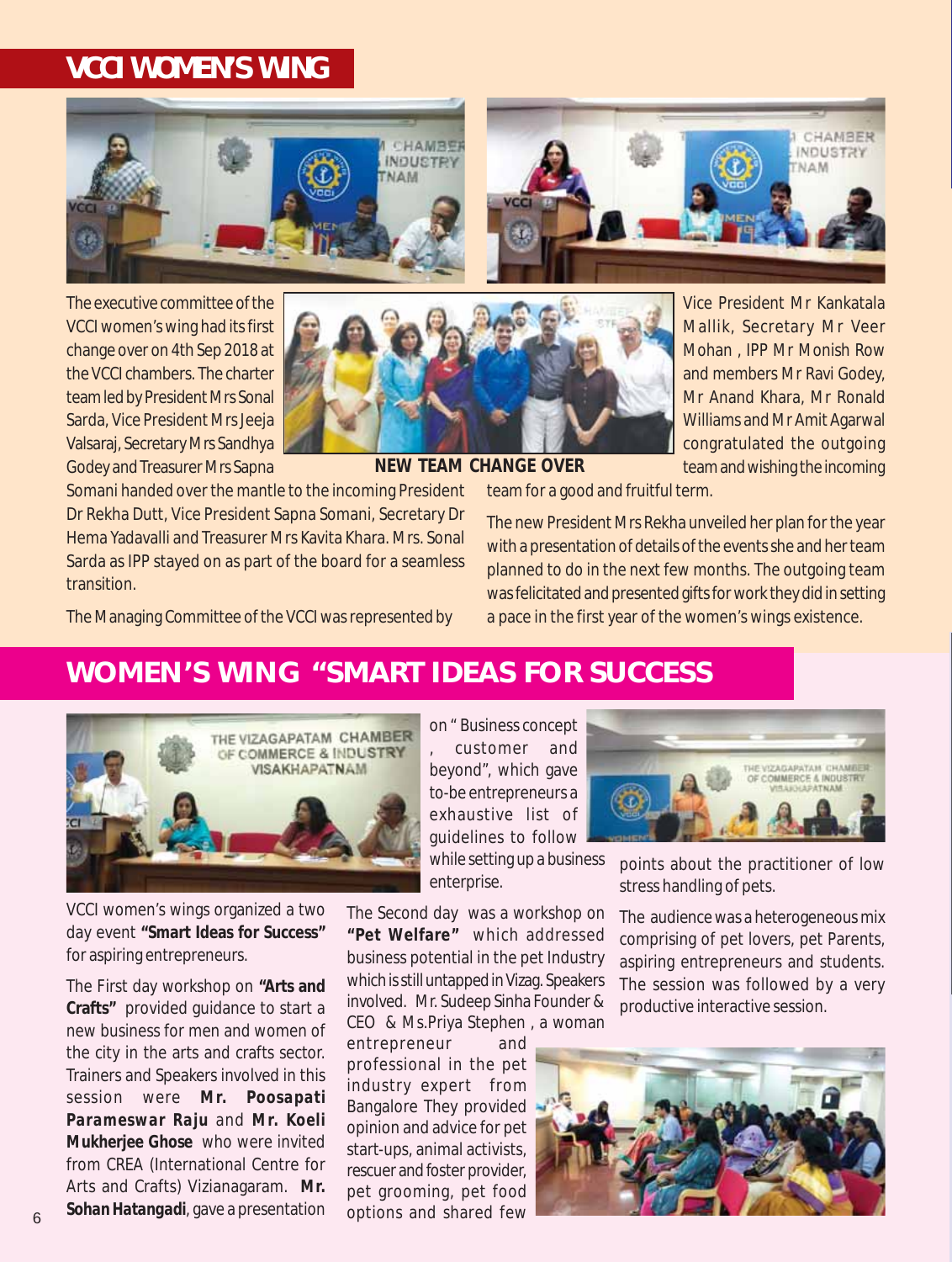## **VCCI WEBSITE REDESIGN**

The VCCI launched a re-design of their entire website to make it user friendly, This included giving the whole site a new look, and simplifying the login experience for members to facilitate more information. Several enhancements have been added including improvements in functionality and the appearance of the website which gives visitors all the information they need right up front.

The website took advantage of social media, and now gives their visitors a multi-media experience on the website. They feature easy-to-find links



"The website now provides a recruitment service to the members, In order to keep this from becoming overwhelming, we also updated the way that members can post their employee requirement and they can now search, browse, and filter to recruit the employee to the company to make your own."

to their Facebook, Twitter and Instagram profiles in a streamlined persistent footer that helps the visitors connect with the VCCI on a more personal level.

There are links providing information to AP Govt Websites 24\*7, and a press page to all the coverage the VCCI has gotten this year alone and City Guide which provides the information about Vizag city.

VCCI added a New Photo Gallery Module and built it from scratch in order to better showcase VCCI' images,

To learn more, check out VCCI Website–**www.vizagchamber.com**



**F**intech Valley Vizag is a Government of Andhra Pradesh flagship initiative that brings together industry, academia and investors to innovate, co-create and build the Fintech ecosystem. AP Government conducted its first Fintech Festival in March 2017.

The rise in the use of technology in finance has opened

# **FINTECH**

up a world of possibilities. Businesses can offer more services than ever and for a fraction of the price of what it would have cost before. The rise of the smartphone has massively changed the behaviour of consumers. With the proliferation of services and apps that feed it – people can not only access information and data they had never previously been able to, they can do so whilst on the move. From raising funds to making payments, there has never been as much choice to entrepreneurs as there is presently. It's never been cheaper to not only set-up your business, but also to expand it. FinTech has forever changed the way companies do business.

The Vizag Fintech Festival 2018 held in October 2018 at Visakhapatnam over 3 days was inaugurated by Andhra Pradesh Chief Minister Sri N. Chandrababu Naidu. Sri N.Lokesh, Hon.Minister for IT also

participated in the sessions. The various sessions during FinTech focused on BankTech, Insur Tech, Gov Tech, FinancialInclusion and EmergeTech. The conference hosted an exclusive group of leading corporates, startups, academia and regulators from around the globe to explore how these technologies will impact the future.

Several MOU's were signed as well as various sessions held where various aspects of FinTech were discussed by experts in these fields.

The star attraction at the FinTech Festival was the world's first humanoid robot - SOPHIA. Activated on April 19th, 2015, Sophia arrived in Vizag a day behind schedule due to some technical glitches, but that didn't lessen her popularity in any way. Delegates thronged the venue to have a glimpse of her.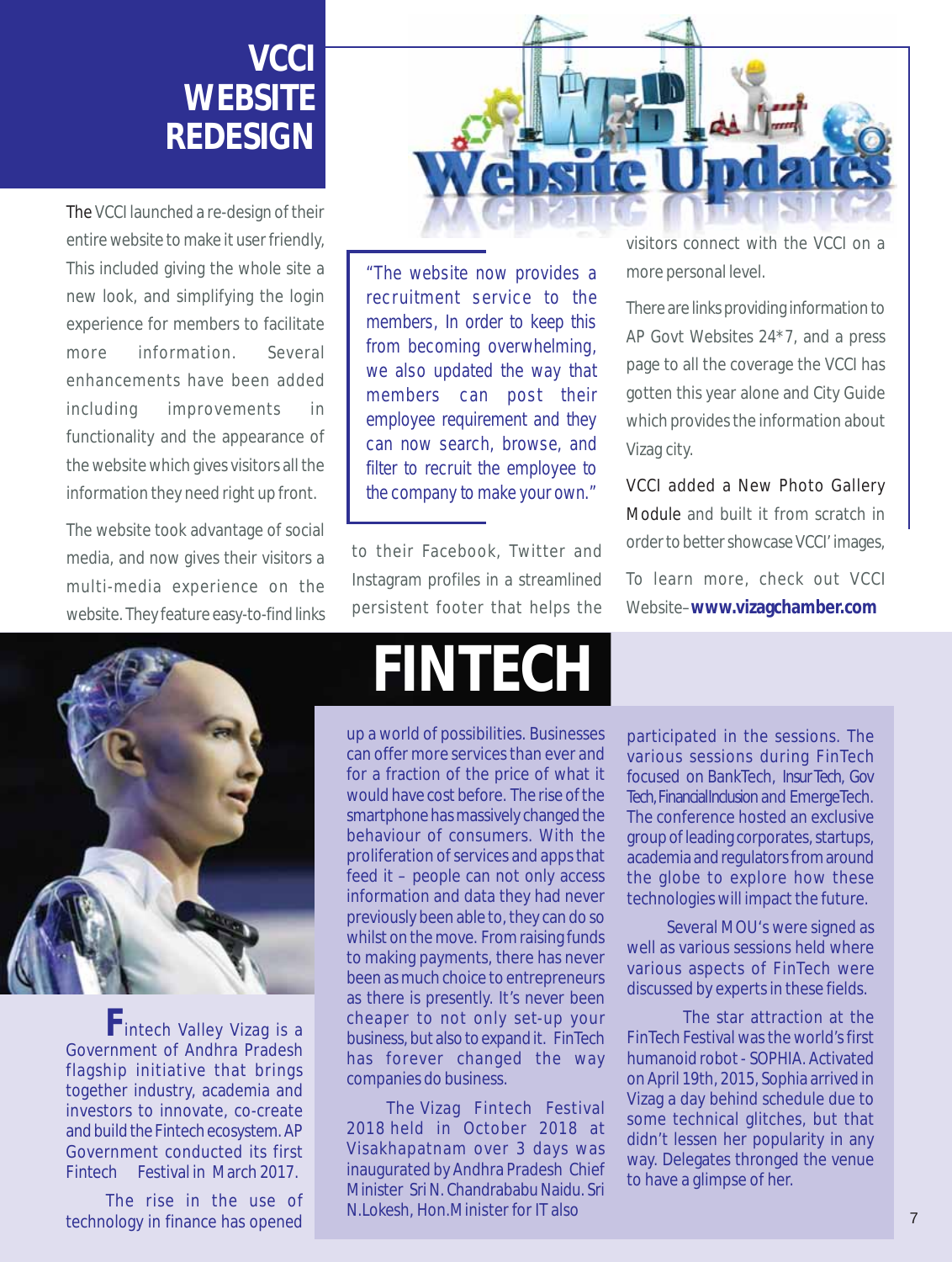# **GREENFIELD AIRPORT AT BHOGAPURAM**

Air travel not only connects people but it connects economies to further develop the global economy. The current International Airport at Visakhapatnam, which is basically belongs to the Indian Navy will revert to the defence once the civilian airport slated to be developed at Bhogapuram comes into existence. The Bhogapuram International Airport proposed in Vizianagaram District about 45 km from Vizag has been beset with delays. The aggregation of the required land has been completed by about 85% with the remaining portion yet to be acquired.

In 2015, the Government of Andhra Pradesh Government created Bhogapuram International Airport Company in 2015, a wholly-owned special-purchase vehicle for the development of Bhogapuram Airport. The company was authorised a share capital of <sup>1</sup> 50 Crores and was tasked with securing approval for land acquisition, preparing a feasibility study, a project report, impact assessment, technical viability report and financial viability report for the project. Following the preparatory phase, the Government was to divest a stake in the company to a developer through a bidding process.

In October 2016, the government granted 'in principle' approval to Bhogapuram International Airport Corporation Limited (BIACL) for the establishment of Bhogapuram International Greenfield Airport.The estimated expenditure for new airport is approximately<sup>1</sup> 2260 crores.

Airports Authority of India (AAI) and GMR Group submitted bids to the Andhra Pradesh State Government for a contract to establish Bhogapuram Airport where AAI quoted a higher revenue sharing of 30% against 21% by GMR. However, the State Govt. revised the terms of the bid and thus the existing bid was cancelled. The AP government then set up Andhra Pradesh Airports Development Corporation Limited (APADCL) to develop all new airports in AP. APADCL increased the estimated investment required for the development of Bhogapuram Airport to <sup>1</sup>4210 Crores in its recently issued Request for Proposal (RFP) for the airport construction project.

Seven bidders have submitted offers, competing to build the Rs 4,200 crore greenfield Bhogapuram International Airport project in Andhra Pradesh.

According to Virender Singh, CEO, Andhra Pradesh Airports Development Corporation (APDCL), the authority has received bids from a joint venture of Zurich Airport and a local bank, Essel Infraprojects in a joint venture with Munich Airport, Reliance Infrastructure in a joint venture with South Korea's Incheon Airport, GVK, GMR, National Investment and Infrastructure Fund (NIIF) along with AviAlliance, and Bangalore International Airport (BIAL) in a joint venture with Mauritius-based I Investments

The airport is to be developed in three phases. The winning bidder will develop the airport which will have a capacity to accommodate 6 million passengers annually at the end of the first phase of construction, growing to 12 million at the end of the second phase and finally, to 18 million at the end of the third phase when construction of the airport will be fully completed. The developer is to recover his expenses from revenue sharing and from property development rights in the area which will be allotted to them. The project will be awarded to the bidder offering the highest revenue share. The concession period is for 40 years and can be extended by another 20 years.

As per the new tender, the winning bidder will now have to develop the airport as a hub for aircraft MRO (maintenance, repair and overhaul) activities as well as operate an aviation training institute. Airport development has also been linked with economic development.

We look forward to the speedy completion of Bhogapuram International Airport and its resultant effect on the surrounding economy.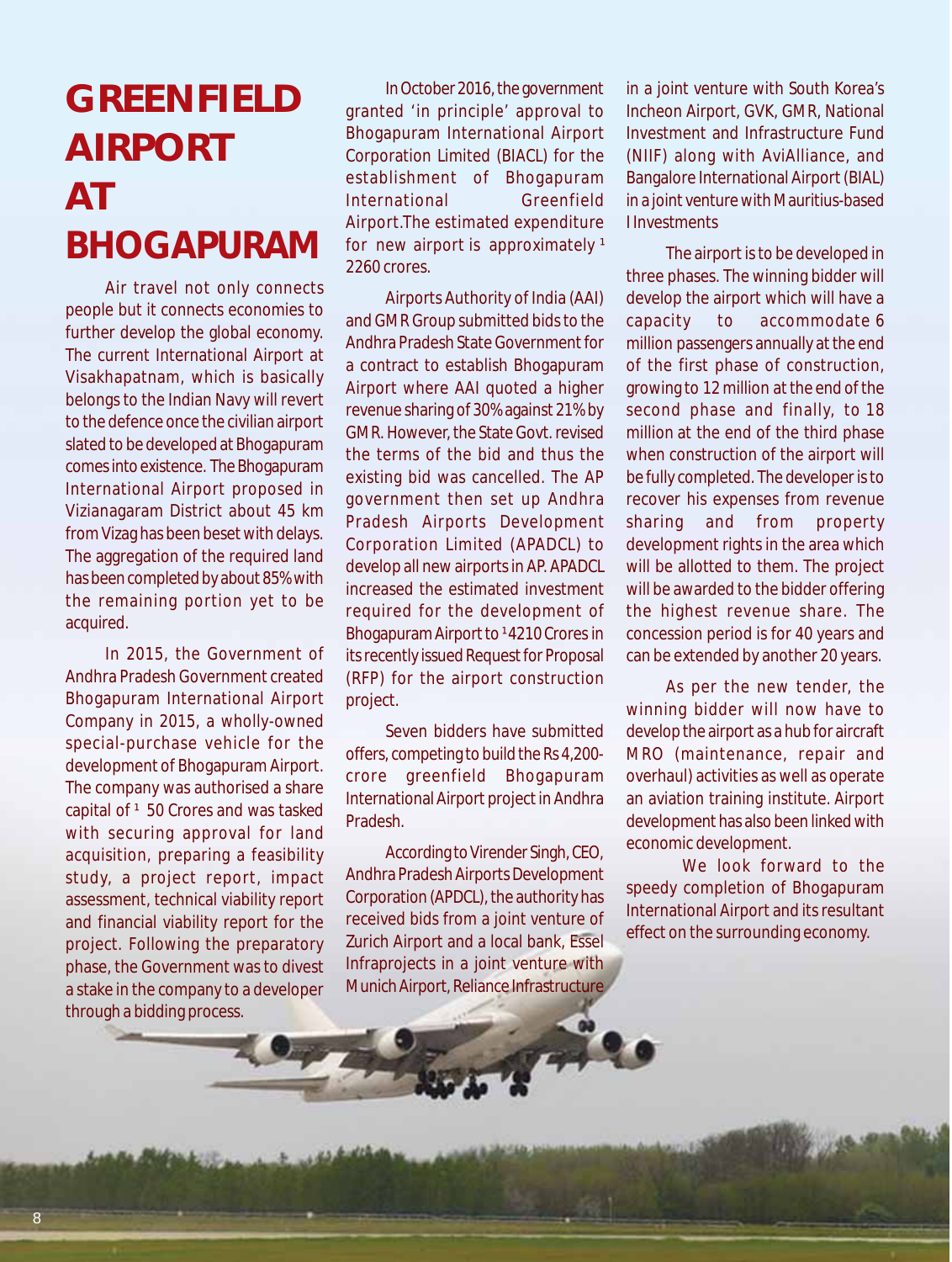#### CENTRAL GOVERNMENT NEW POLICY



Diwali bonanza for MSMEs Prime Minister Narendra Modi announced 12 new decisions for small industries which will enhance their credit access.

Various announcements and deliverables, focussing on access to credit, access to market, hand-holding and facilitation support to the sector was made during the event. Various announcements and deliverables focussing on access to credit, access to market, hand-holding and facilitation support to the sector were announced.

1. 59-minutes loan- Narendra Modi said the first step taken by the government was to launch the 59 minute loan sanction portal, which will allow easy and quick credit up to Rs 1 lakh to small businesses

2. Computerised random allocation & a time frame- 48 hours max will be given to file report for any inspection to an inspector, and they wont decide which factory to go on their own. Computerised random allocation will decide which inspector goes where.

3. Loan option- Loan option for GST registered firms will now be available through the GST portal itself. For the exporters seeking loans on preshipment and post shipment, the rebate has been increased from 3% to 5%.

4. Cash flow certainty- It will now be mandatory for companies with a turnover of more than Rs 500 crore to join Trade Receivables e- Discounting System (TReDS) so that MSMEs do not face trouble in cash flow, stated Narendra Modi.

5. Interest concession- Government to raise interest concession on loans for MSME exporters to 5% from 3%. PM Modi also requested large companies to clear bills of MSMEs expeditiously. Over 72,000 MSMEs have been granted loans through this portal, said Modi.

6. Quick loan access- Government launches quick loan access scheme for up to Rs 1 crore for MSME sector. 2% rebate for loans up to Rs 1 cr for GSTregistered MSME.

7. MSME's led by women- Mandatory for PSUs to procure up to 3 per cent from MSMEs led by women.

8. Trade receivables and e-discounting systems- All companies with turnover



of more than Rs 500 crore would have to now come on Trade Receivables e-Discounting System (TReDS) platform so that there is no cash flow problem for MSMEs.

9. Pharma clusters for MSMEs- PM Modi said that government will set up pharma clusters for MSMEs. Centre to bear 70% of setup cost. He also said that the Govt is to offer Rs 6,000 crore technology upgradation package for **MSMEs** 

10. Government e-Marketplace-Government e-Marketplace platform procurement mandatory for AII PSEs.

11. Environmental laws- Easing compliance with environmental rules, MSMEs will need single air and water clearance and just one consent to establish a factory.

12. Relaxation in labour laws- MSMEs will have to file just one annual return on eight labour laws and 10 central rules. Modi added that an ordinance has been promulgated to simplify levy of penalties for minor offences under the Companies Act.

#### **EASING PARKING WOES IN VIZAG**

A plan to develop a multi-level car parking area in the port city has taken shape with likely locations for the facility being identified. To resolve parking woes, the Greater Visakhapatnam Municipal Corporation has identified several locations. The estimated value of these projects is ?67 crore.

As part of the smart city project, the multi-level car parking (MLCP) Is taken up under the PPP model at Jagadamba Junction at an estimated cost of ? 9.7 crore. MLCP at Jagadamba would be spread over 130 square metres which

would be equipped with the latest technologies. Work started on this project recently.

Two other MLCP have also been planned in the city, one in front of Kursura Museum and the

other near Visakhapatnam Metropolitan Region Development Authority (VMDRA) office. The two parking facilities would be taken up jointly by GVMC and VMDRA

 VMDRA has also planned to set up a multi-level parking to the west of City Central Park opposite the LIC Building. Later, on the south side, another multi-



level parking is being planned with restaurants on the top. VMDRA has identified the location in view of huge traffic jams witnessed in and around RTC Complex, Dwarakanagar and Dabagardens.

Looking forward to a parking woes free Vizag.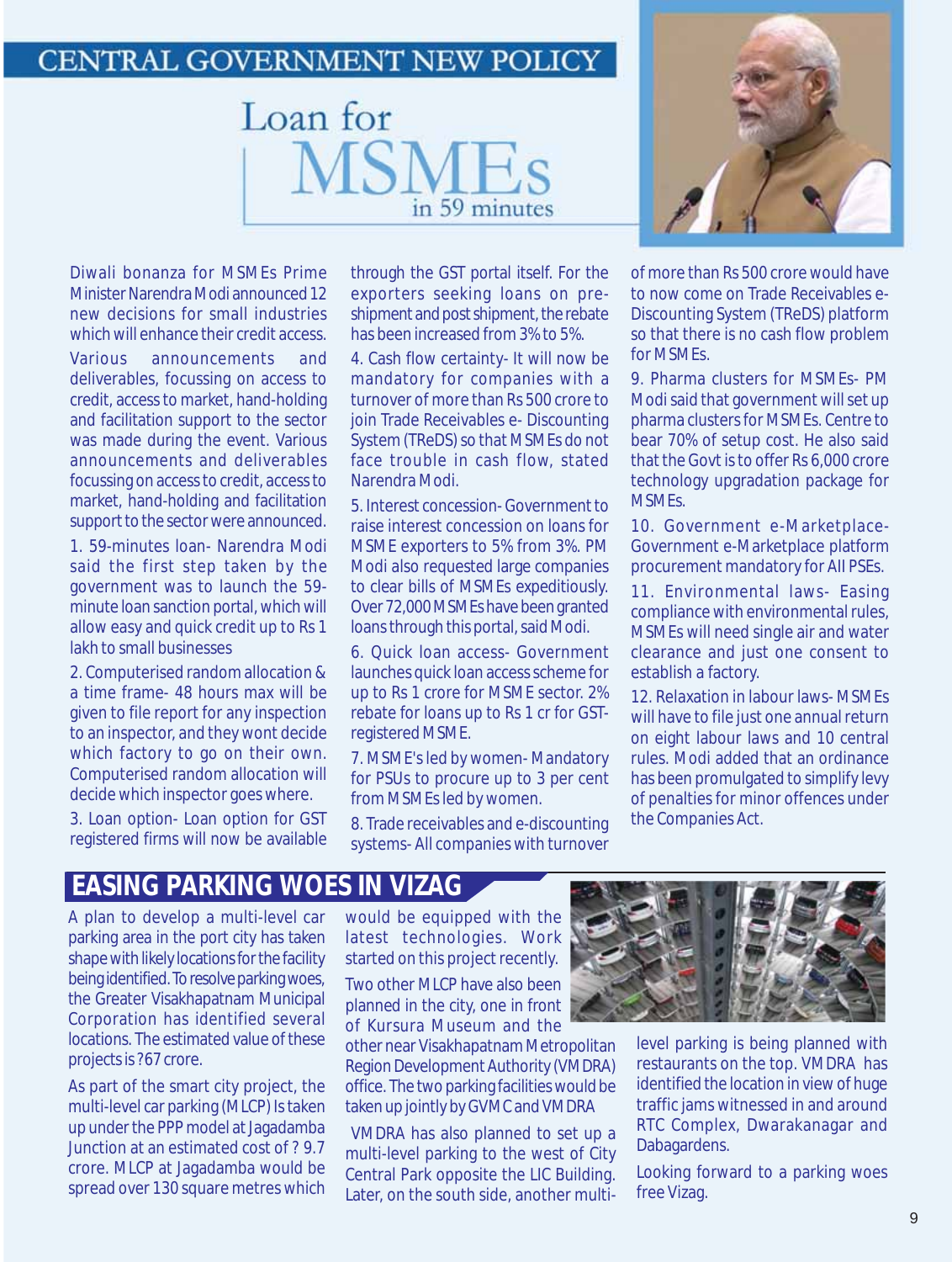# **ONCE UPON A TIME IN VIZAGAPATAM Sepoy Mutiny 1780**

It was 77 years before the Meerut Sepoy Mutiny of 1857, which is called as the First War of Independence, and much ahead of the Vellore mutiny of 1806 and the Barrackpore one of 1824.

The *Vizagapatam mutiny* took place on October 3, 1780, and this was the first sepoy mutiny in India, as coined and recorded in the Gazetteer in the London Archives.

During that period, two regiments of the Grenadiers comprising Indian sepoys and led by British officers were posted in Vizagapatam and Masulipatam (now Machilipatnam).

A majority of the Indian sepoys were Muslims and it was during that period the Anglo-Mysore war between Hyder Ali and East India Company was at its peak.

The war with Hyder Ali and the Carnatic war had weakened the British in the south and to reinforce its strength the then Governor of Madras, John Whitehall, addressed a letter on

September 14, 1780, to the then chief of Vizagapatam and Masulipatam settlements, James Henry Casamajor, to send troops for reinforcement.

The sepoys of Vizagapatam and Masulipatam were by then a disgruntled lot as they were not paid any commission for the tax collection duty, which they felt was an additional work to their normal sepoy duty. This apart, being Muslims they were averse



to the idea of fighting a fellow Muslim like Hyder Ali.

The sepoys in Vizagapatam were supposed to board the Sartine frigate under the command of Capt. Lysaught on October 3, 1780.After the inspection of guards, at around 3 p.m. the sepoys refused to board the ship. And it reached a flashpoint when a few British officers tried to use force.

Led by Sheikh Mohammed Khan, a few of the Sepoys levelled their muskets and fired a volley, instantly killing Lt. Crisps, Cadets Kingsford Venner and Robert Rutherford, the paymaster.

Capt. Maxtone and Capt. Lane were seriously injured and the rebels took hold of the town, took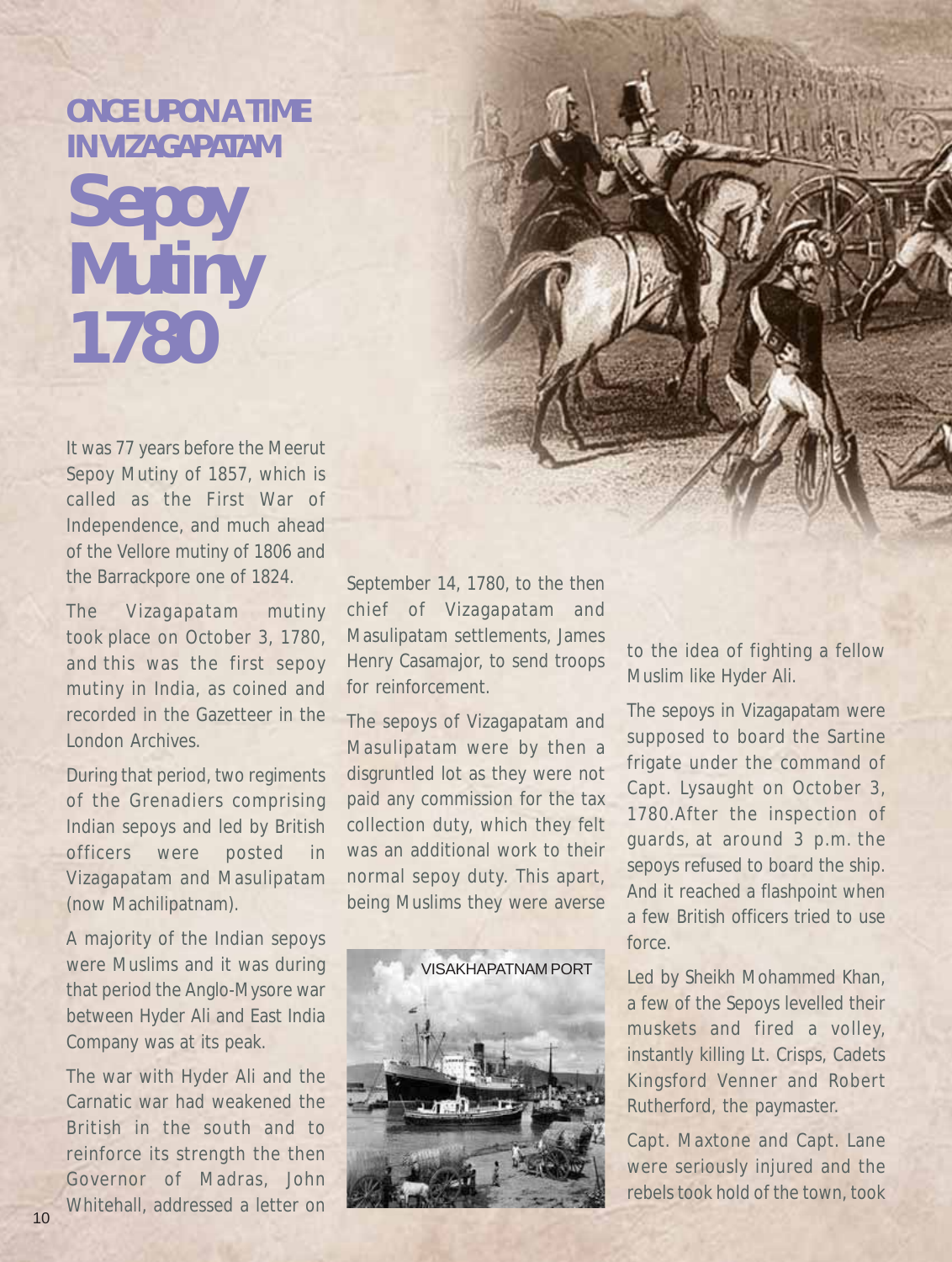

There is no clear understanding or record of what happened to them. But it is believed that some of them were killed in the ambush and the others, including Shaikh Mohammed, were executed mercilessly by the East India Company's men.

 $HICKT's$ BENGAL GAZETTE: Calcutta General Advertifer. A Holy Paint and Descript Pape, Open a di Partin, he informat by Mark, From Loneley Morch 3d to Seturity March 10th 1781. No. VII **Hickey's Gazettee First** English Newspaper

Casamajor and several other civil servants into captivity and freed a French spy who was confined in the prison for some time.

The mutineers looted the Company's property that included cash kept in the treasury amounting to Rs.21,999. On the morning of October 4, the mutineers marched out of the town with the chief Casamajor and the other officials as captive, to join the forces of Hyder Ali. But at the behest of Gajapathi Narain Deo, a local zamindar, they freed the captives, and that turned to be their faux pas.

Mr. Casamajor returned directly to the Sartine and ordered Capt. Ensign Butler to gather the sepoys loyal to the Company and with the help of the crew and weapons

on board, to go after the rebels. He also instructed the neighbouring zamindars, to There are no remnants of this



support them. "It is learnt that the rebels were cornered near a gorge in Gudderally wanka at Payakraopeta, now a border town in Visakha patnam district.

mutiny except for the grave of Kingsford Venner in the now dilapidated Old Town cemetery, and the tombstone states that he was killed in the Sepoy Mutiny of October 3, 1780. There is no record of the graves of the other English men who died, and historians believe that they were also buried in that cemetery, but would have been destroyed due to neglect. And apart from a brief mention in the Gazetteer, the mutiny was reported in Hickey's Gazette, the first English newspaper in India, a couple of days later.

Though the mutiny was small in scale, it did send shock waves till London.